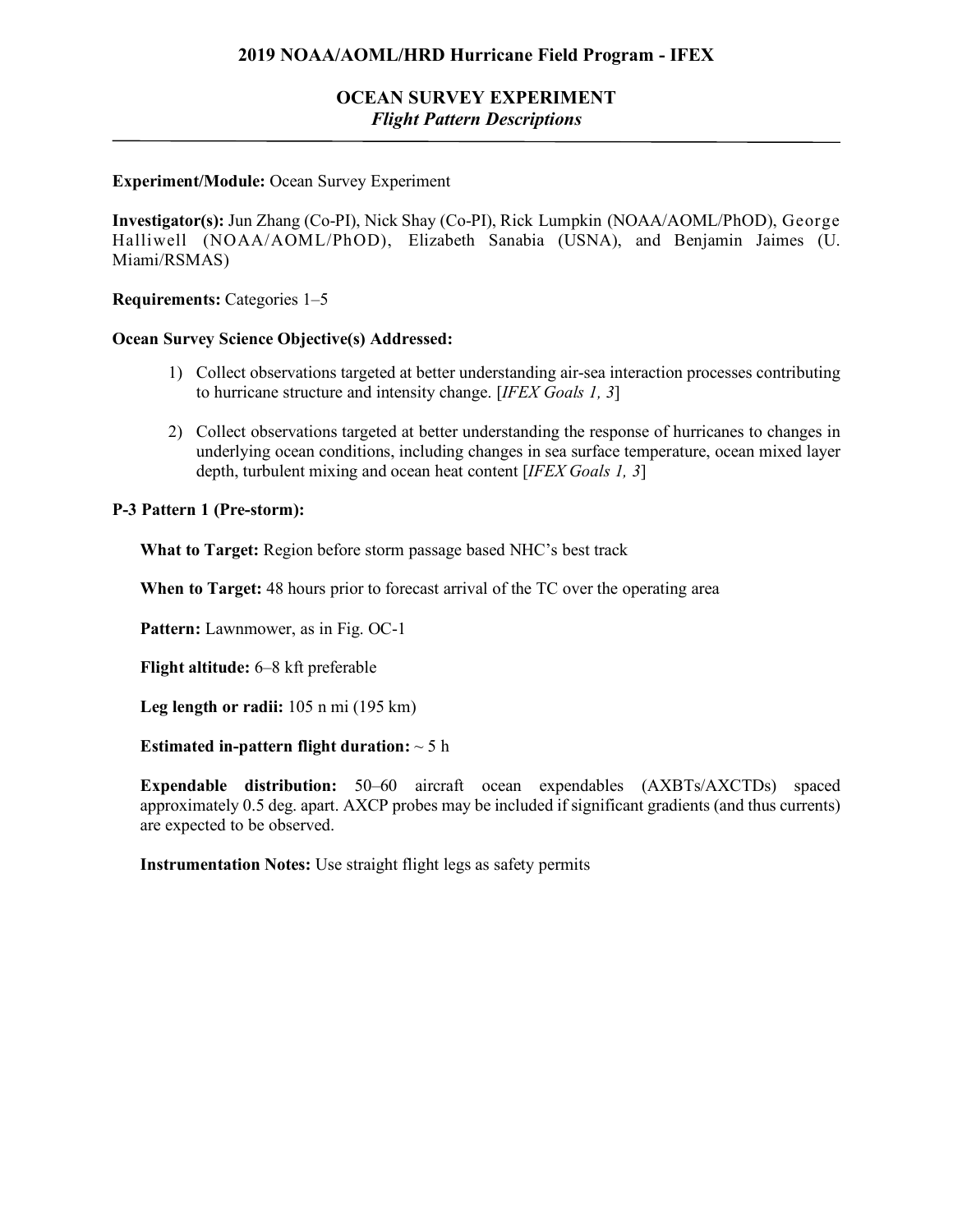# **OCEAN SURVEY EXPERIMENT** *Flight Pattern Descriptions*



*Figure OC-1: Left: NHC official forecast track, which pre-storm ocean sampling region highlighted. Target region is centered ~48 hours prior to forecast arrival of storm. Right: P-3 flight track (red line) and ocean sampling pattern consisting of a grid of AXCTD/AXBT probes. Probes are deployed at ~0.5 deg. intervals.* 

## **P-3 Pattern 2 (In-storm):**

**What to Target:** Sample the *core region* of a TC

**When to Target:** No constraint

**Pattern:** Standard Rotated Figure-4, as in Fig. OC-2

**Flight altitude:** 10 kft preferable

**Leg length or radii:** 105 n mi (195 km)

## **Estimated in-pattern flight duration:** ~ 5 h

**Expendable distribution:** 20–30 AXBTs in combination with dropwindsondes

**Instrumentation Notes:** Use straight flight legs as safety permits. Preferably flown with the WSRA.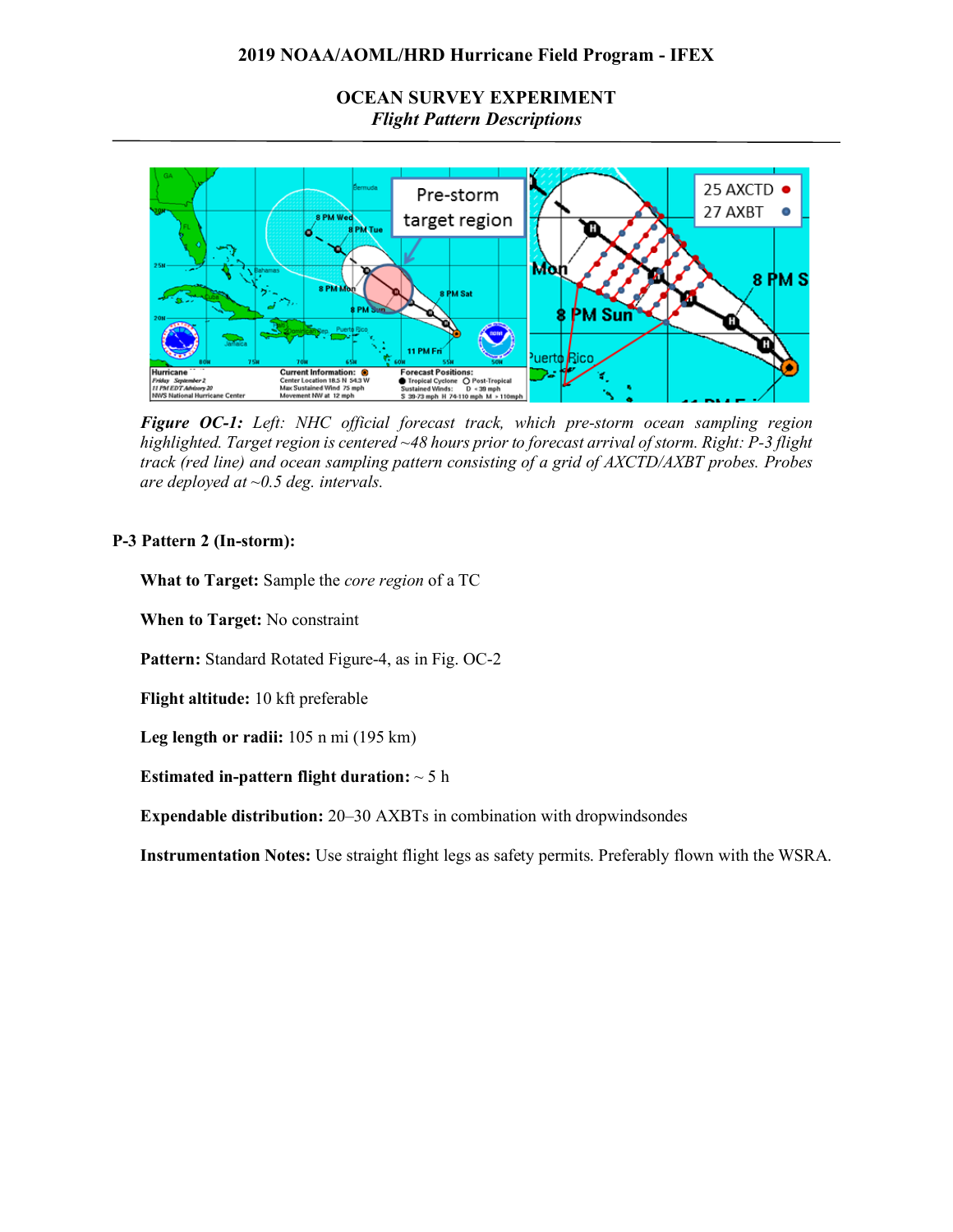**OCEAN SURVEY EXPERIMENT** *Flight Pattern Descriptions*



*Figure OC-2: Left: NHC official forecast track at time of in-storm mission, with pre-storm sampled region highlighted. Right: P-3 in-storm flight pattern centered on storm and over previously sampled ocean area. Typical pattern is expected to be a Rotated Fig-4.*

#### **P-3 Pattern 3 (Post-storm):**

**What to Target:** Sample the same *pre-storm region*, with slight pattern adjustments made based on the known storm track

**When to Target:** Post storm

**Pattern:** Lawnmower, as in Fig. OC-3

**Flight altitude:** 8 kft preferable

**Leg length or radii:** 105 n mi (195 km)

**Estimated in-pattern flight duration:** ~ 5 h

**Expendable distribution:** 60–70 aircraft ocean expendables (AXBTs/AXCPs)

**Instrumentation Notes:** None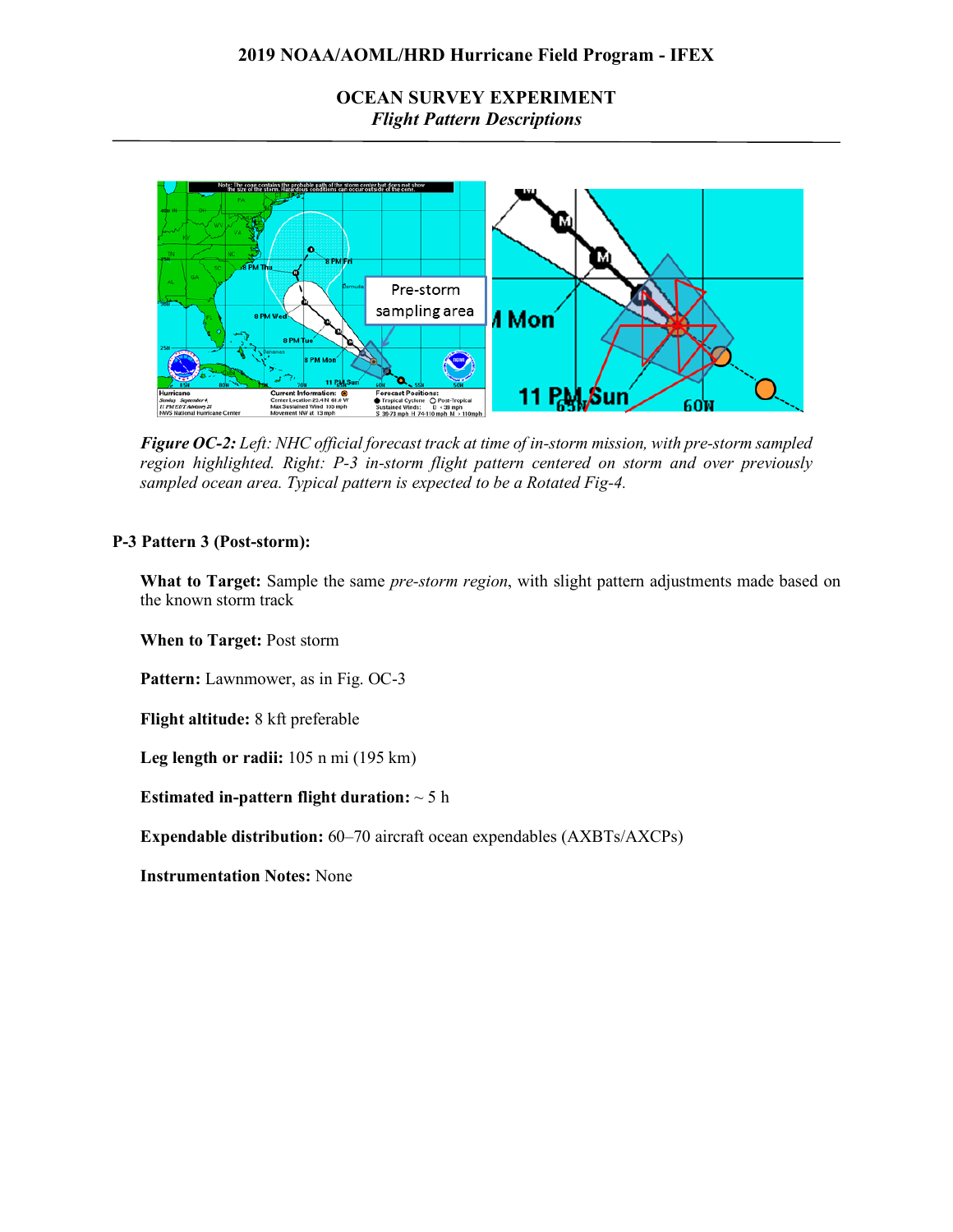**OCEAN SURVEY EXPERIMENT** *Flight Pattern Descriptions*



*Figure OC-3: Left: Post-storm ocean sampling flight pattern (red line), over previously sampled area (black box). In this example, the pattern extends around 470 km in the along-track dimension, or around 0.75 of a near-inertial wavelength. Right: Flight pattern with expendable drop locations, consisting of a combination of AXCP and AXBT probes.*

#### **P-3 Pattern 4: (Loop Current, Pre- and Post-storm):**

**What to Target:** Sample the loop current and associated eddy field (Gulf of Mexico warm eddy)

**When to Target:** Pre- (1–3 days prior to storm passage over the loop current) and post-storm (over same area as pre-storm survey, 1–3 days after storm passage)

**Pattern:** As in Fig. OC-4

**Flight altitude:** 6–8 kft preferable (launched via free-fall chute)

**Leg length or radii:** 250 n mi (465 km)

**Estimated in-pattern flight duration:** ~ 8 h

**Expendable distribution:** a total of 60–80 aircraft ocean expendables (AXBTs, AXCPs, and AXCTDs)

**Instrumentation Notes:** Use straight flight legs as safety permits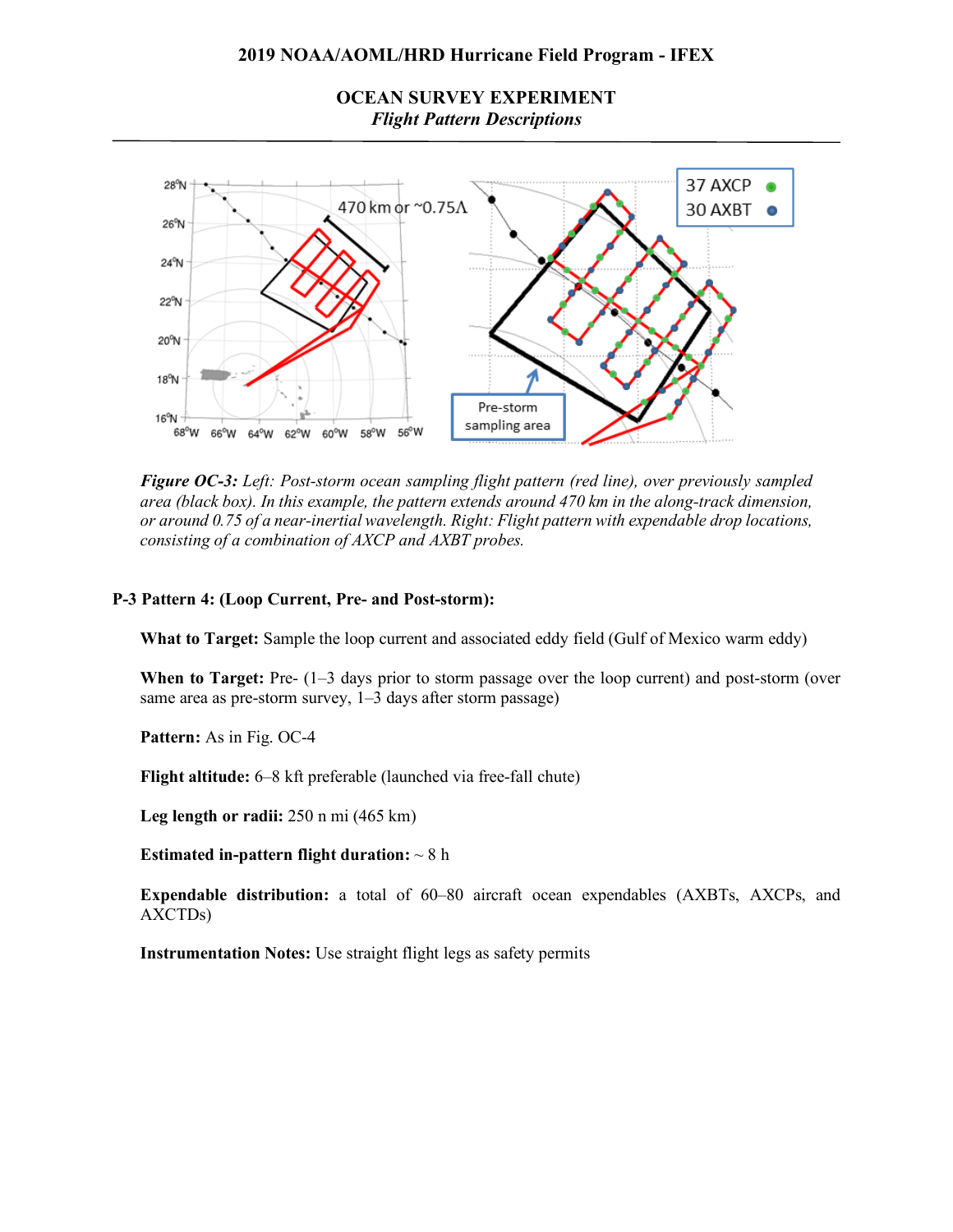# **OCEAN SURVEY EXPERIMENT** *Flight Pattern Descriptions*



*Figure O C - 4 : Typical pre- or post-storm pattern with ocean expendable deployment locations relative to the Loop Current. Specific patterns will be adjusted based on actual and forecasted storm tracks and Loop Current locations. Missions generally are expected to originate and terminate at AOC.*

### **P-3 Pattern 5 (Loop Current, In-storm):**

**What to Target:** Sample the *core region* of a TC and loop current eddy field

**When to Target:** In storm, no constraint

**Pattern:** Standard Rotated Figure-4, as in Fig. OC-2

**Flight altitude:** 8–10 kft

**Leg length or radii:** 105 n mi (195 km)

**Estimated in-pattern flight duration:**  $\sim$  4 h 45 min for Figure-4 + Rotated Figure-4 (45 n mi/85 km) legs)

**Expendable distribution:** A total of 40 aircraft ocean expendables (AXBTs, AXCPs, and AXCTDs).

**Instrumentation Notes:** Use straight flight legs as safety permits.

## **P-3 Pattern 6 (Float and Drifter):**

**What to Target:** Sample the *core region* of a TC

**When to Target:** In storm, no constraint